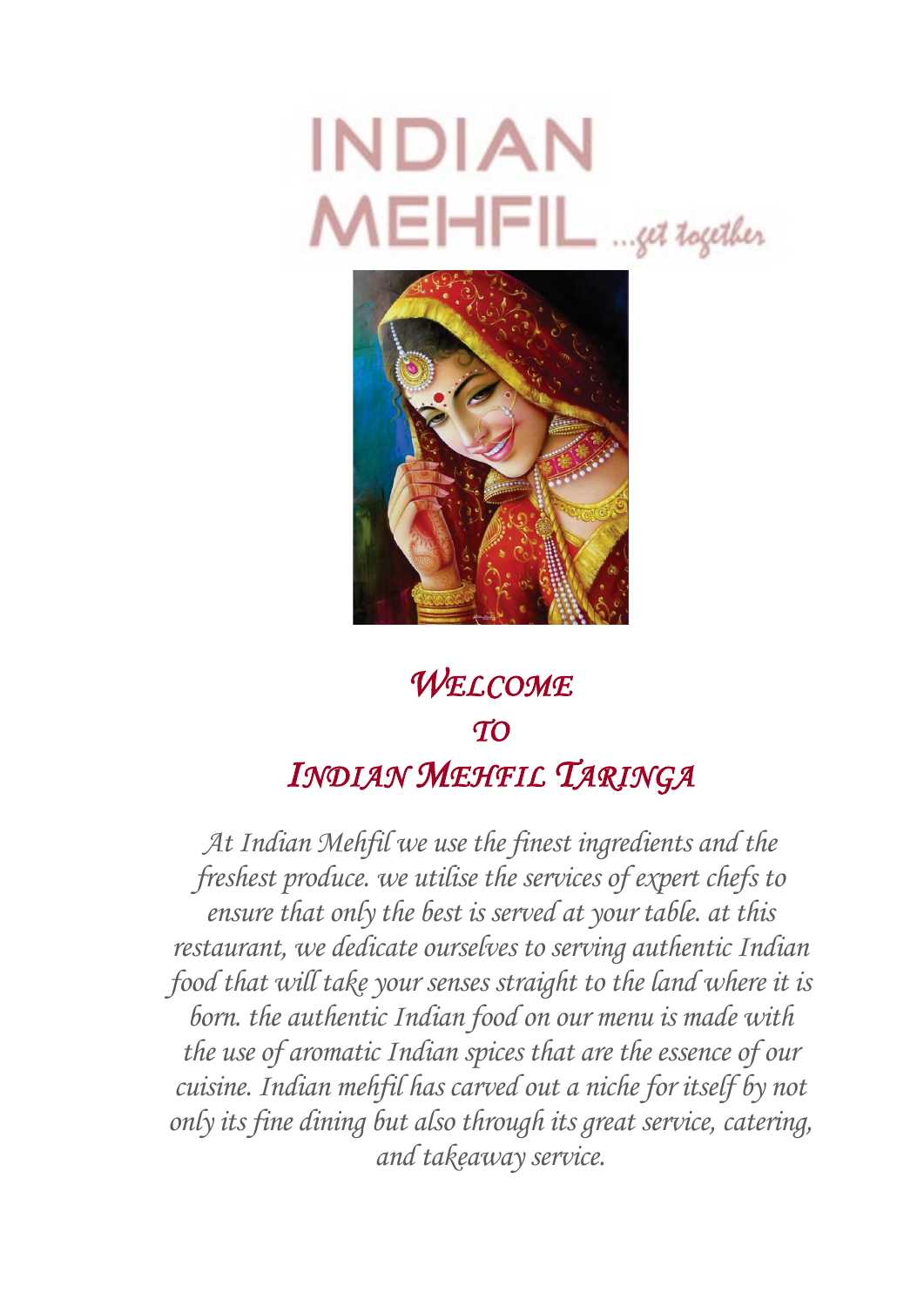| <b>Sparkling Wine</b>                                         |      |      |
|---------------------------------------------------------------|------|------|
| <b>Champagne Taittinger Cuvee Prestige Rose France</b>        |      | 100  |
| <b>Champagne Taittinger Cuvee Prestige Brut NV France</b>     |      | 90   |
| 42 Degrees South Sparkling Tasmania                           |      | 48   |
| Azahara Sparkling 200ml NV Victoria                           |      | 8.75 |
| <b>White Wine</b>                                             |      |      |
| KT 5452 Riesling Clare Valley, SA                             |      | 44   |
| Tainui Sauvignon Blanc Marlborough, NZ                        | 8.75 | 38   |
| Shaw & Smith Sauvignon Blanc Adelaide Hills, SA               |      | 48   |
| The Pawn El Desperado Pinot Grigio Adelaide Hills, SA         | 8.75 | 38   |
| Catalina Sounds Pinot Gris Marlborough, NZ                    |      | 44   |
| First Creek Botanica Chardonnay Hunter Valley, NSW            | 8.75 | 38   |
| Rockbare Chardonnay Marlborough, NZ                           |      | 45   |
| <b>Sweet &amp; Rose Wine</b>                                  |      |      |
| <b>Rameau D'Or Petit Amour France</b>                         |      | 40   |
| Dal Zotto Rosato King Valley, Vic                             | 8.75 | 38   |
| <b>Deakin Estate Moscato Murray Darling, Vic</b>              | 7.75 | 37   |
| <b>Red Wine</b>                                               |      |      |
| La La Land Pinot Noir Murray Darling, Vic                     | 8.75 | 38   |
| <b>Craggy Range Pinot Noir Martinborough, NZ</b>              |      | 48   |
| Penny's Hill Malpas Road Merlot McLaren Vale, SA              |      | 44   |
| <b>Amelia Park Trellis Cabernet Merlot Margaret River, WA</b> | 8.75 | 38   |
| 'Dirty Boots' Cabernet Sauvignon Margaret River, WA           |      | 48   |
| Mojo Shiraz Barossa Valley, SA                                | 8.75 | 38   |
| Two Hands Gnarly Dudes Shiraz Barossa, SA                     |      | 48   |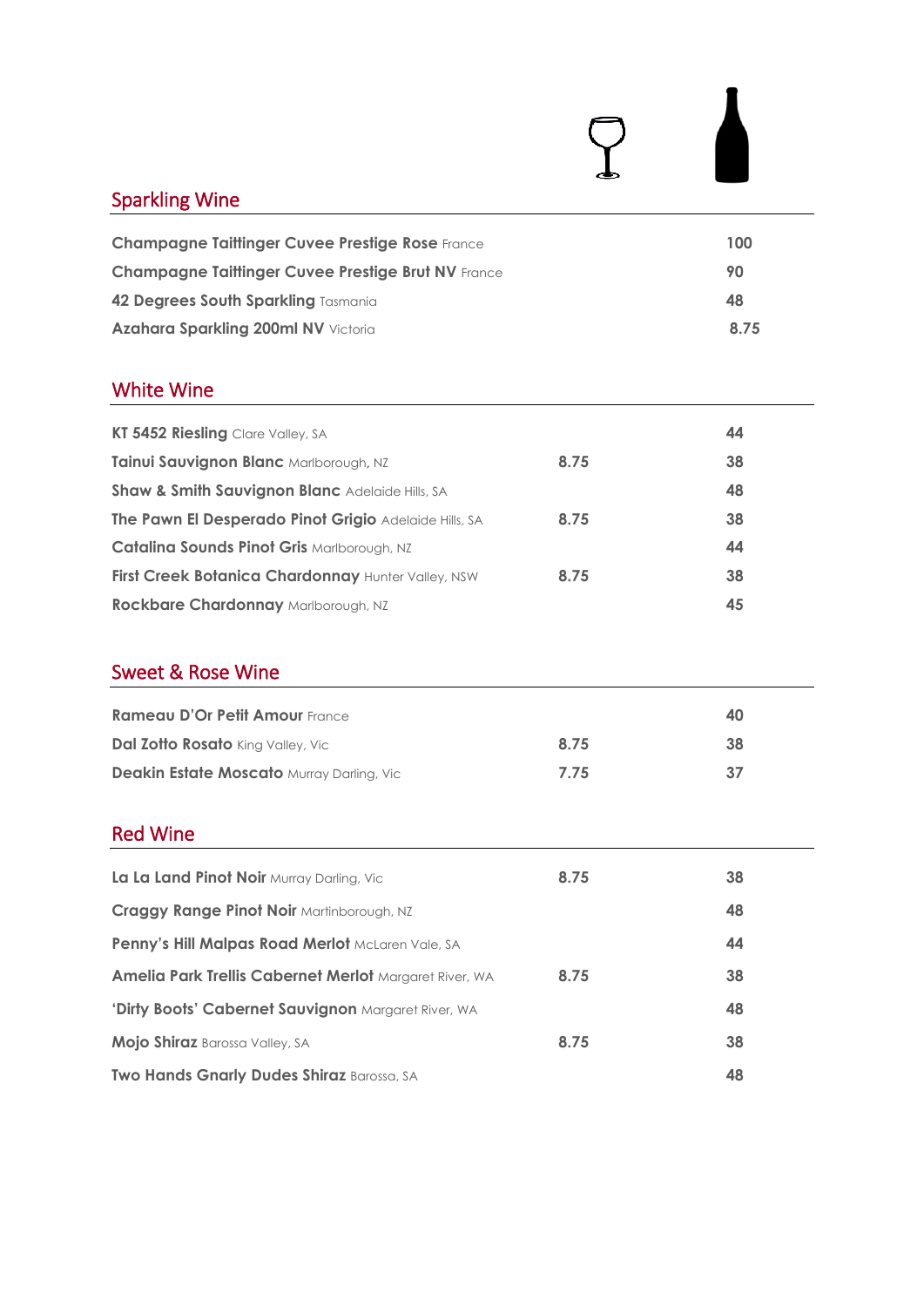### Bottled Beers and Cider

## Zero Percent Alcohol Beer

| Heineken Pure Malt Lager, 0.0% (Alcohol Free Beer)         | 6.75  |
|------------------------------------------------------------|-------|
| Light Beer                                                 |       |
| Hahn Premium Light, 2.2%, New South Wales                  | 6.75  |
| <b>National &amp; International Lager</b>                  |       |
| XXXX Gold, 3.5%, Queensland                                | 6.75  |
| Great Northern Original Lager, 3.5%, Queensland            | 7.75  |
| Burleigh Big Head no carb, 4.2%, Queensland                | 7.75  |
| Peroni, 5.1%, Italy                                        | 8.50  |
| Tiger, 5.0%, Singapore                                     | 8.75  |
| Corona, 4.5%, Mexico                                       | 8.75  |
| Kingfisher, 5.0%, India                                    | 9.00  |
| <b>Crafts Beer</b>                                         |       |
| Rogers Amber Ale, 3.8%, Little Creatures Brewery           | 8.75  |
| Blue Moon Wheat Ale, 5.4%, Wheat Beer, NSW, Au             | 8.75  |
| One Fifty Lashes Pale Ale, 4.2%, Australian Pale Ale       | 8.75  |
| Stone & Wood Pacific Ale, 4.4%, Byron Bay, NSW             | 8.50  |
| Monteith's Dark Beer, 5.2%, New Zealand                    | 8.75  |
| Holgate Brewhouse Temptress Porter, 6.0%, Australia        | 9.50  |
| Shepherd Neame & Co, India Pale Ale (500ml, 6.1%), England | 13.75 |
| Haywards 5000 Lager (650ml, 8%), India                     | 14.50 |

## Cider & Alcoholic Ginger Beer

| <b>Bulmer Apple Cider, 4.7%, Australia</b>         | 8.50 |
|----------------------------------------------------|------|
| <b>Stone's</b> Alcoholic Ginger Beer 4.0%, England | 9.00 |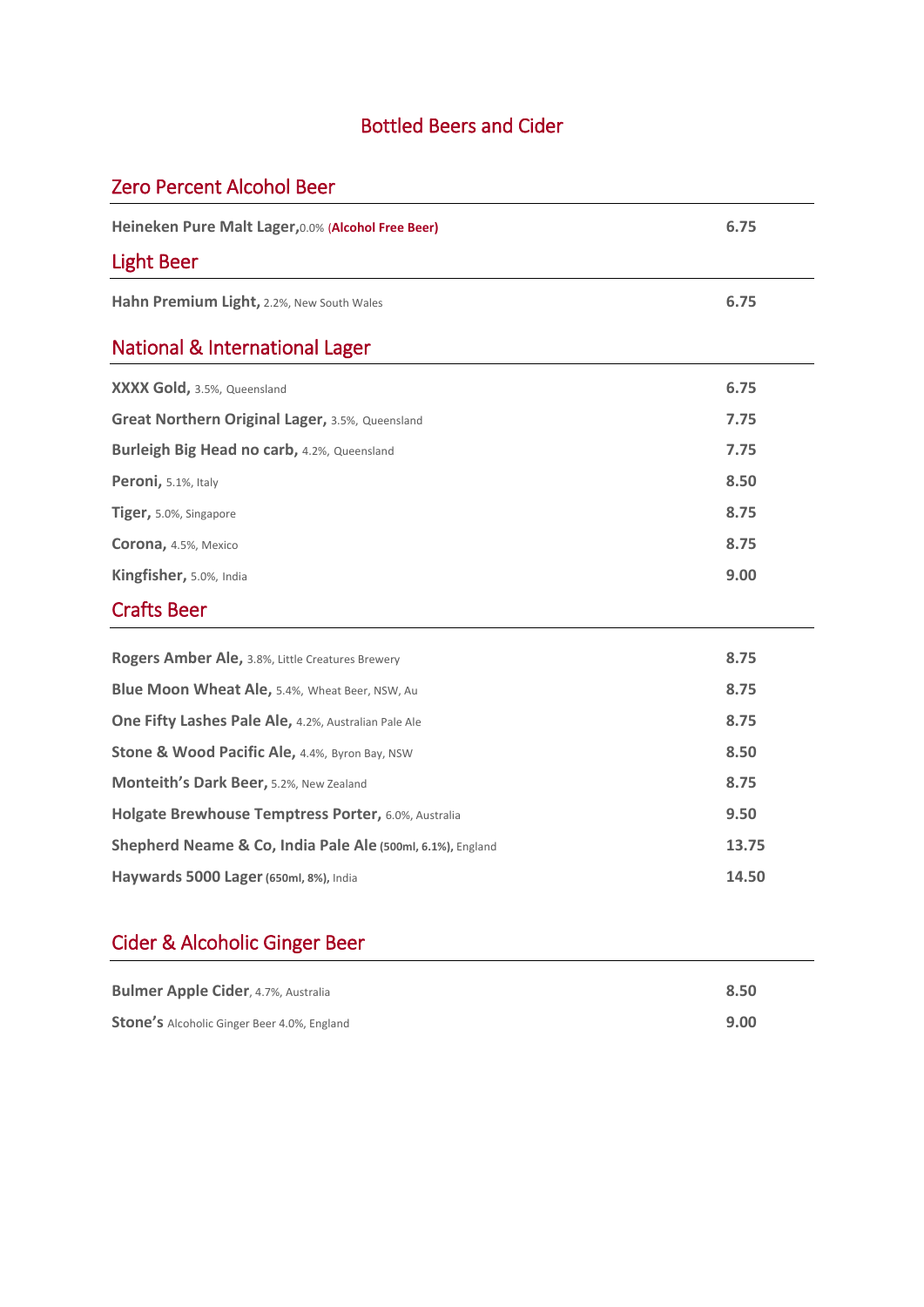### Indian Spirits

| <b>Madira Select, Spiced Desi Daru 40%</b> | 9   |
|--------------------------------------------|-----|
| Madira Platinum, Spiced Desi Daru 40%      | 10  |
| 100 Pipers, Whisky 40%                     | 9   |
| 100 Pipers 12yrs, Whisky 40%               | 10  |
| <b>Black Dog Triple Gold, Whisky 42.8%</b> | 10  |
| Old Monk, Rum 40%                          | 9.5 |
| Old Monk XXX, Rum 42.8%                    | 11  |
| <b>Rampur, Single Malt 45%</b>             | 12  |
| Amrut, Single Malt 46%                     | 14  |
| <b>Amrut Naarangi</b> Single Malt 50%      | 18  |
| Jin JiJi, Indian Dry Gin 43%               | 13  |
| Jaisalmer, Indian Handcraft Gin 43%        | 14  |

### Gin

| Ink Gin, Australia             | 14  |
|--------------------------------|-----|
| <b>Hendrick, Scotland</b>      | 12  |
| <b>Bombay Sapphire, UK</b>     | 10  |
| Gordon, UK                     | q   |
| Cognac                         |     |
| <b>Martell V.S.O.P, France</b> | 9.5 |
|                                |     |

### Vodka

| <b>Grey Goose, France</b>            | 12  |
|--------------------------------------|-----|
| <b>Belvedere, Poland</b>             | 12  |
| <b>Absolut, Sweden</b>               | 10  |
| Rum                                  |     |
| <b>Bacardi Superior, Cuba</b>        | 9   |
| Captain Morgan, Spiced, Cuba         | 9.5 |
| Kraken, Black Spiced, Indiana        | 10  |
| <b>Bundaberg, Queensland</b>         | 8.5 |
| <b>Tequila</b>                       |     |
| 1800 Silver, Mexico                  | 8   |
| 1910 Ponchos Caramel, Mexico         | 9   |
| 1800 Repsado, Mexico                 | 10  |
| 1800 Anejo, Mexico                   | 12  |
| <b>Blends &amp; Bourbon</b>          |     |
| Johnnie Walker Red Label, Scotland   | 9   |
| Johnnie Walker Black Label, Scotland | 10  |
| <b>Chivas Regal, Scotland</b>        | 10  |
| Jameson, Ireland                     | 9.5 |
| <b>Canadian Club.</b> Canada         | 9.5 |
| Jack Daniel, USA                     | 9.5 |

**Jim Beam Bourbon,** *USA* **9.5 Wild Turkey, USA 9 Laphroaig** (40%Abv) Islay, Scotland **14**

 $\overline{a}$ 

### Soft Drinks

| Coke                         | 4.75 |
|------------------------------|------|
| <b>No Sugar</b>              | 4.75 |
| Fanta                        | 4.75 |
| <b>Sprite</b>                | 4.75 |
| Lift                         | 4.75 |
| <b>Ginger Ale</b>            | 4.5  |
| <b>Tonic Water</b>           | 4.5  |
| Soda Water                   | 4.5  |
| <b>Pink Lemonade</b>         | 4.5  |
| <b>Bundaberg Ginger Beer</b> | 5    |
| Soda, Lime & Bitter          | 6    |
| Lemon, Lime & Bitter         | 6    |
| Indian Masala Soda           | 7    |
|                              |      |

| Chilled Juice 4.75               |     |  |
|----------------------------------|-----|--|
| <b>Apple</b>                     |     |  |
| Orange                           |     |  |
| Pineapple                        |     |  |
| <b>Cranberry</b>                 |     |  |
| <b>Mango</b>                     |     |  |
| Lassi                            |     |  |
| <b>Mango</b>                     | 6   |  |
| Salty                            | 6   |  |
| <b>Sweet</b>                     | 6   |  |
| Water                            |     |  |
| Perrier Sparkling 750ml (France) | 7.5 |  |
| Perrier Sparkling 330ml (France) | 4   |  |
| <b>Evian Still 750ml</b>         | 6.5 |  |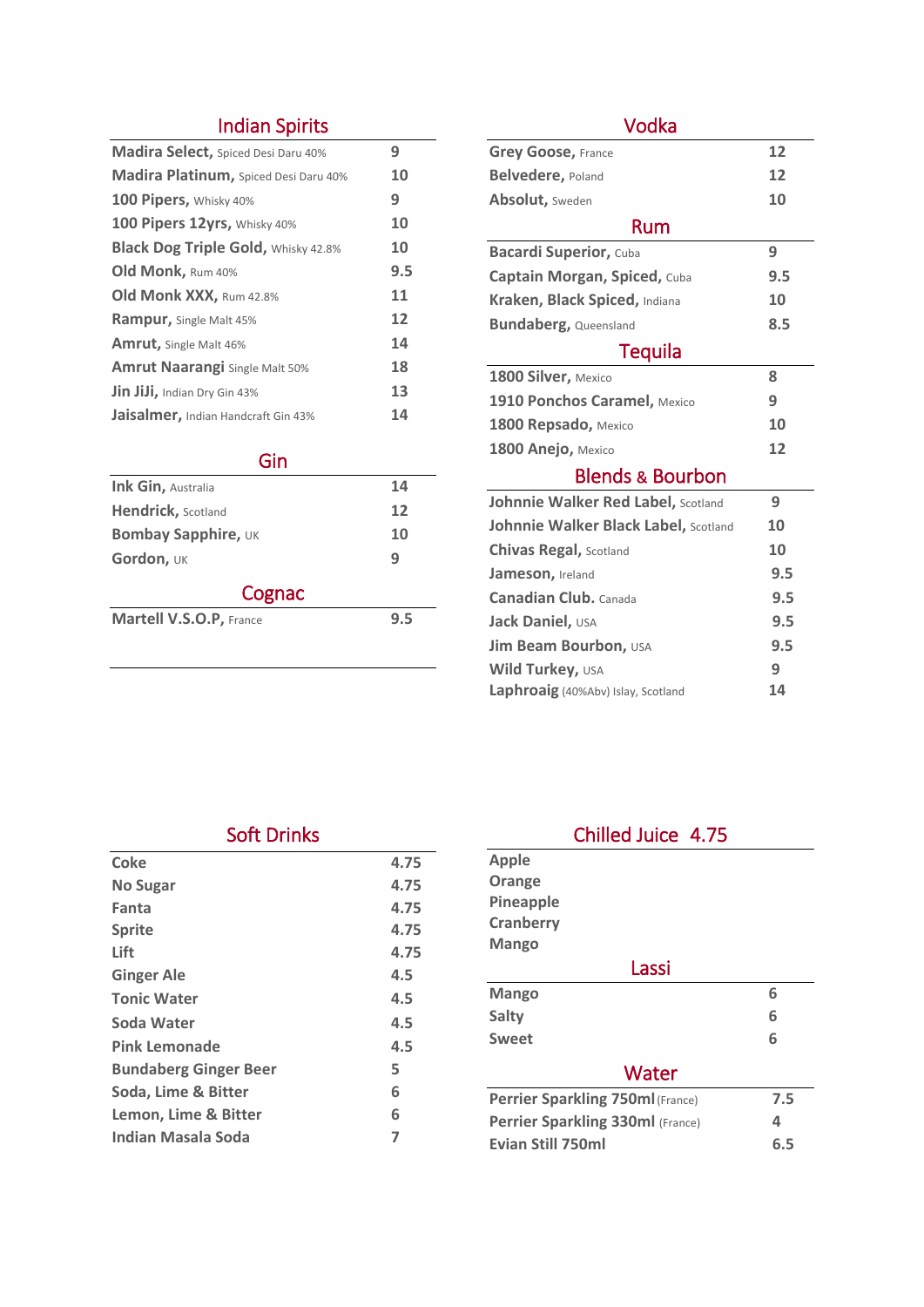### Mehfil Banquets

**Please Note: The banquets meal not valid for any other coupon or promotions**

### DAWAT

**\$85 For 2 Guest**

**\$128 For 3 Guest**

### **Entrée**

Pappadums Platter Served with Raita, Mango Chutney & Mixed Pickle An Assortment of Samosa, Chicken Tikka, and Lamb Chops Served with Mint & Tamarind Sauce

#### **Mains**

Select Any Two Classic Curries from The Menu

Served With

Steamed Basmati Rice and Assorted Naan Breads from Tandoor

### **Dessert**

Chef Special Indian Dessert **(Vegetarian and Vegan Options Also Available)**

### **BHOJ**

**(Number of Curries Vary with Number of People) \$40 per guest (Minimum 4 Guest)**

#### **Entrée**

Pappadums Platter Served with Raita, Mango Chutney & Mixed Pickle An Assortment of Samosa, Chicken Tikka, and Lamb Chops Served with Mint & Tamarind Sauce

### **Mains**

Butter Chicken Chicken Cooked in Tomato, Cream and Spices in Thick Butter Gravy

#### Lamb Rogan Josh

Lamb Meat Cooked with Indian Spices and Flavoured with Fennel Powder

Fish Passanda

Fish Cooked in Thick Cashew Creamy Sauce

#### Palak Paneer

A Spinach Delicacy Blending Fresh Masala with Home Made Cheese Served With

Steamed Basmati Rice and Assorted Naan Breads from Tandoor

#### **Dessert**

Chef Special Indian Dessert

### Mehfil Platters

#### **Mixed Platter \$19.5**

An Assortment of Samosa, Chicken Tikka, and Lamb Chops Served with Mint & Tamarind Sauce (6 Pcs)

#### **Tandoori Platter \$20.5**

An Assortment of Tandoori Lamb Chops, Chicken Tikka, and Fish Pakora Served with Mint Sauce (6 Pcs)

#### **Vegetarian Platter \$18.5**

An Assortment of Samosa, Hara Bhara Kebab and Pakora Served with Tamarind Sauce (6 Pcs)

#### **Mix Dip Pappadum Platter \$12.5**

Pappadums Served with Raita, Mango Chutney, and Mixed Pickle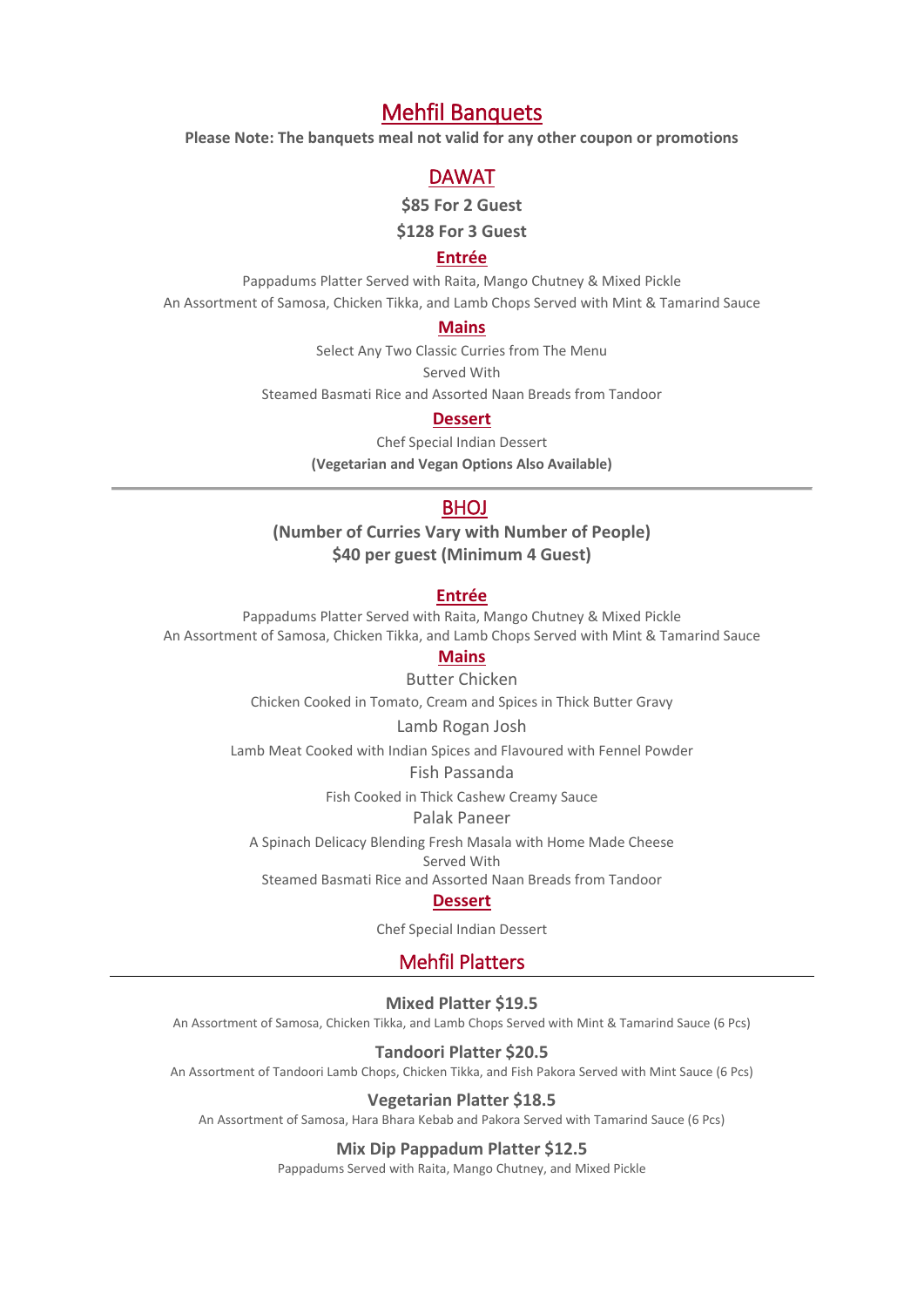### Vegetarian Entrée

### **Samosa \$8.5**

Home Made Pastry Filled with Spicy Potatoes and Peas Served with Tamarind Sauce (2 Pcs)

### **Pakora \$8.5**

Onion and Seasonal Shredded Vegetables Coated in Spicy Graham Flour Batter and Deep Fried Served with Tamarind Sauce (GF, DF) (4 Pcs)

### **Hara-Bhara Kebab \$12.5**

Patties Made of Mashed Potatoes, Spinach, Green Peas and Seasonal Vegetables Seasoned With Indian Spices and Deep Fried Served with Tamarind Sauce (4Pcs)

### **Aloo Tikki Chat \$12**

Pan Fried Potato Patties Topped with Chickpeas Curry, Yoghurt, Mint and Tamarind Sauces

### **Samosa Chat \$12**

Samosa Topped with Chickpeas Curry, Yoghurt, Mint and Tamarind Sauces

#### **Tandoori Paneer Tikka \$16**

Indian Cheese Marinated in Yoghurt & Indian Spices Roasted in Tandoori Clay Oven Served with Mint Sauce (5 Pcs)

### Non-Vegetarian Entrée

### **Fish Pakora \$16**

Pieces of Fish Marinated in Graham Flour, Spices and Herbs, Deep Fried Served with Mint Sauce (5 Pcs)

#### **Tandoori Fish Tikka \$17.5**

Fish Marinated in Yoghurt and Indian Spices, Roasted in Clay Oven Served with Mint Sauce (5 Pcs)

### **Tandoori Prawn \$18.5**

Prawns Marinated in Spices, Yoghurt and Roasted in Tandoor Served with Mint Sauce (GF) (8 Pcs)

#### **Chicken Tikka \$14.5**

Tender Chicken Bits Marinated in Spices and Yoghurt, Roasted in Tandoor Served with Mint Sauce (GF) (4 Pcs)

#### **Reshmi Tikka Kebab \$14.5**

Tender Chicken Pieces Marinated in Cream Cheese and Fragrant Spices Roasted in Tandoor Oven Served with Mint Sauce (4 Pcs)

#### **Lamb Seekh Kebab \$15**

Lightly Herbed Lamb Mince Sausage Roasted in Tandoor Oven Served with Mint Sauce (GF, DF) (4 Pcs)

#### **Tandoori Lamb Chops \$21**

Lamb Cutlets Marinated in Yoghurt, Garlic, and Indian Spices Roasted in Tandoor Served with Mint Sauce (GF) (4 Pcs)

#### **Tandoori Chicken (Half) \$15**

Chicken on Bones Marinated in Yoghurt and Spices, Roasted in Tandoor Served with Mint Sauce (GF) (4 Pcs)

#### **Tandoori Chicken (Full) \$25**

Chicken on Bones Marinated in Yoghurt and Spices, Roasted in Tandoor Served with Mint Sauce (GF) (8 Pcs)

### **Chicken 65 \$18**

Chicken Deep Fried to A Golden Colour in Hyderabadi Style (Not Available on Fri, Sat, and Sun Dinner)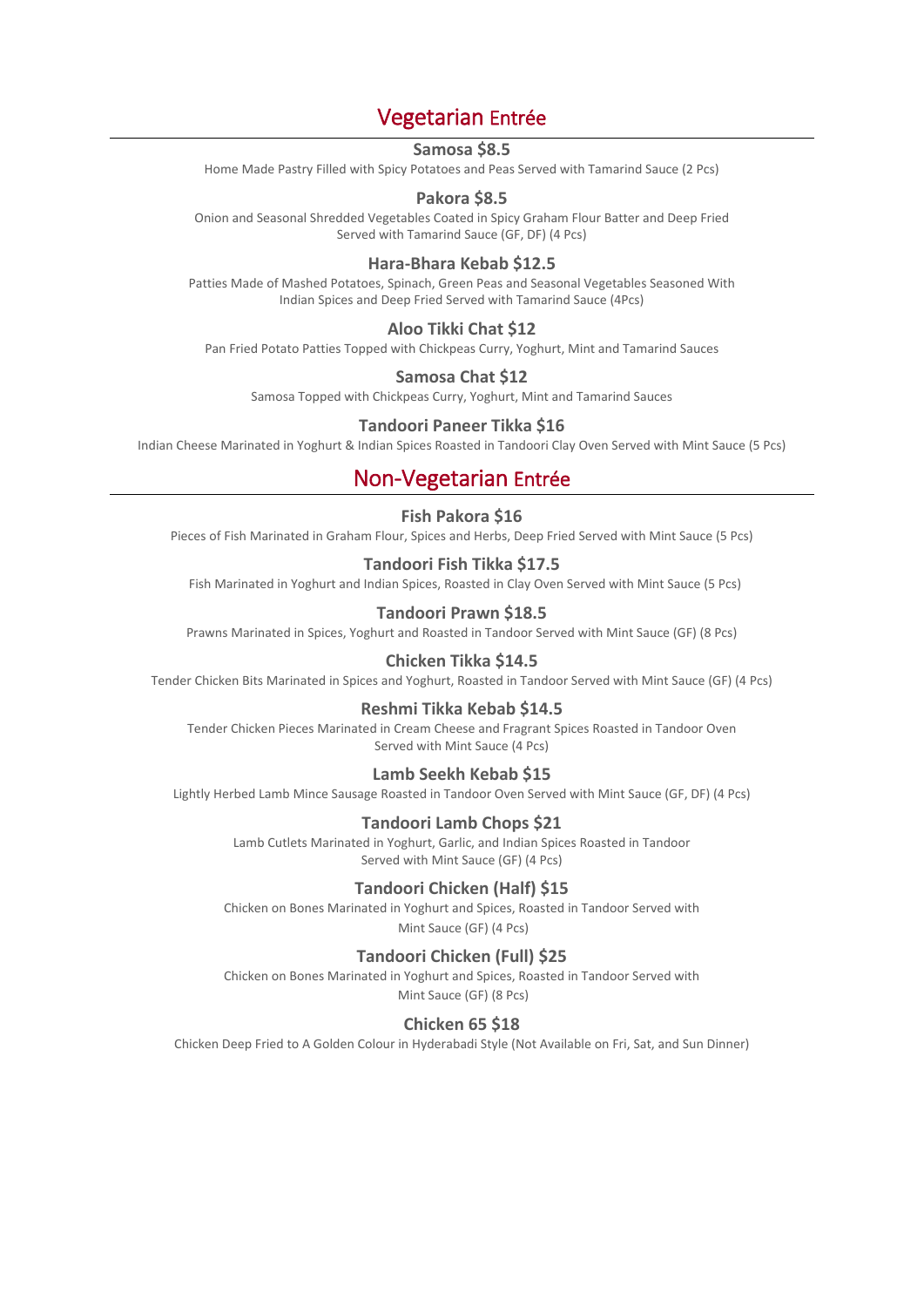### Mehfil's Special Curries

#### **Keema Chop Masala \$25**

A Versatile Dish Made with Combination of Minced Lamb and Tandoori Lamb Chops with Flavourful Combination of Onion, Garlic, Ginger and Spices (GF)

#### **Patiala Chicken \$25**

Punjabi Style Chicken on Bone Roasted in The Clay Oven and Tossed into Thick Buttery Gravy With Nuts and Finished with Aromatic Spices (GF)

#### **Bhuna Goat \$25**

Pan Fried Goat with Spices Cooked in Its Own Extracted Juicy Flavour (GF, DF)

#### **Traditional Goat Curry \$25**

Goat Meat on The Bone Slowly Simmered in Onion Tomato Gravy with Fennel Powder And Finished with Coriander (GF)

#### **Chicken Rara \$24**

Chicken Marinated in Yoghurt and Whisked with Coriander, Turmeric, Bay Leaf, Cumin And Cooked Until Tender (GF)

### Classic Curries

#### **Karahi Chicken \$23**

Chicken Cooked in Wok with Fresh Ginger, Garlic, Onions, Capsicum, Tomato & Fresh Ground Spices (GF, DF)

#### **Chicken Tikka Masala \$23**

Boneless Tandoori Chicken Cooked in Tomato Onion Gravy with Chunks of Onion and Capsicum (GF)

#### **Butter Chicken \$23**

Tandoori Chicken Tikka Simmered in Satin Smooth Tomato Gravy Rich in Cashew and Dried Fenugreek (GF)

#### **Lamb Rogan Josh \$24**

Tender Lamb Cubes Cooked in Onion Tomato Gravy & Indian Spices Which Is Then Flavoured with Fennel Powder (GF)

#### **Jalfrezie Chicken \$23** OR **Lamb \$24**

Choice of Meat Cooked with Vegetables, Ginger, Onion, Capsicum and Tomato Gravy (GF, DF)

#### **Korma Chicken \$23** OR **Lamb \$24**

Choice of Meat Cooked in Yoghurt, Cream, Dried Fruit, and Fragrant Spices (GF)

### **Madras Chicken \$23** OR **Lamb \$24**

Choice of Meat Cooked with Curry Leaves, Coconut, Tamarind, and Spices (GF)

#### **Saag Chicken \$23** OR **Lamb \$24**

Your Choice Meat Cooked with Spinach and Whole Ground Spices (GF)

### **Methi Malai Chicken \$23** OR **Lamb \$24**

A Modern Curry Cooked in Creamy Cashew and Fenugreek Sauce, Mildly Spiced with Authentic Indian Spices (GF)

#### **Vindaloo Chicken \$23** OR **Lamb \$24**

A Fiery Hot Dish from Goa… (not available in mild) (GF)

### Seafood Curries

**Vindaloo Fish \$24** OR **Prawn \$25** 

A Fiery Hot Dish from Goa… (not available in mild) (GF)

#### **Goan Fish \$24** OR **Prawn \$25**

A Coastal Indian Coconutty Flavoured Curry Made in Goan Curry Paste (GF, DF)

#### **Passanda Fish \$24** OR **Prawn \$25**

Your Choice of Fish or Prawn Cooked in Thick Cashew Creamy Sauce (GF)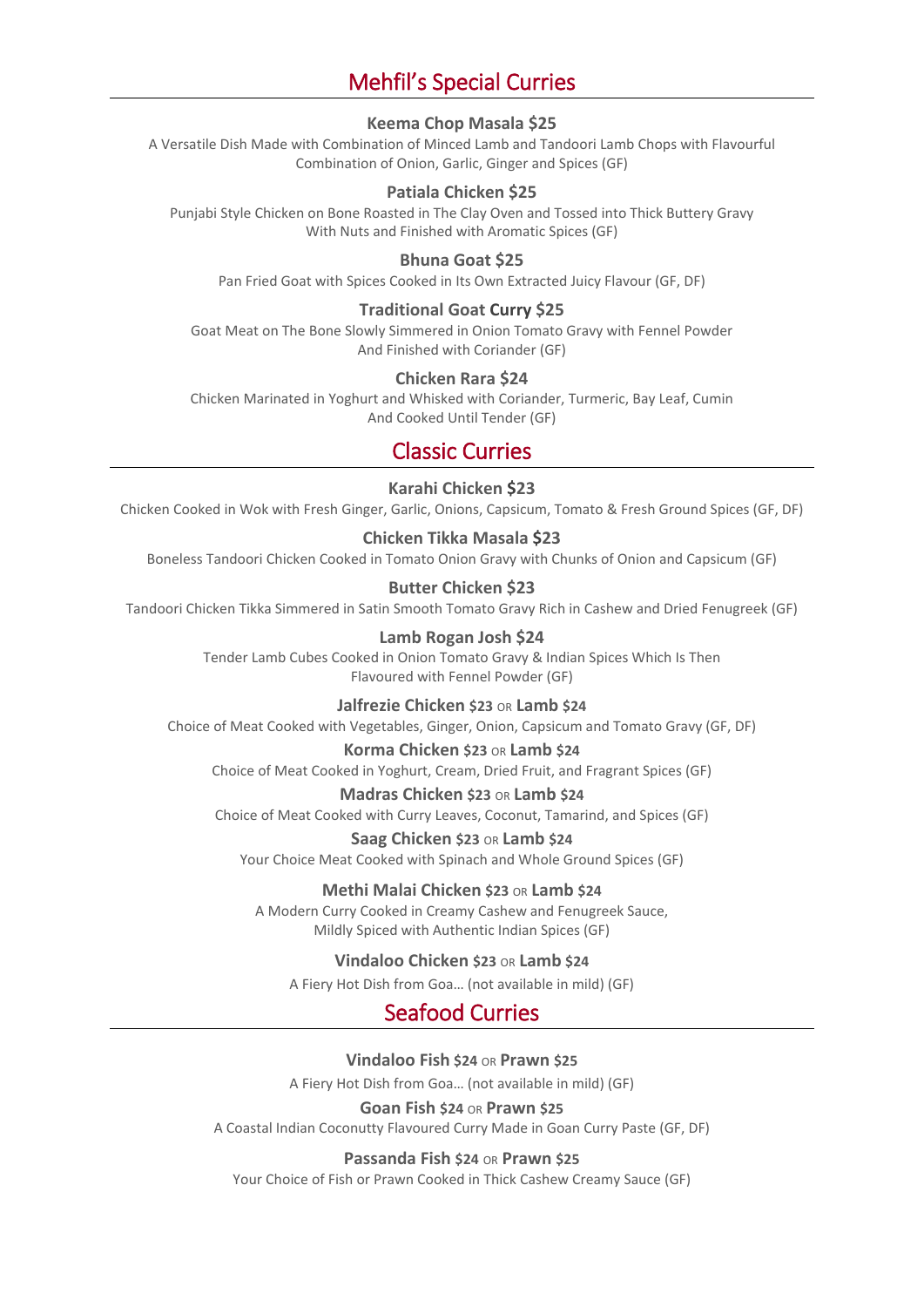### Vegetarian Curries

### **Shaam Savera Kofta \$22**

Chopped Spinach Leaves Filled with Paneer and Cooked in Thick Buttery Gravy with Indian Spices (GF)

### **Malai Kofta \$20**

Potato & Cheese Balls with Roasted Dry Fruits Cooked in Thick Butter Gravy (GF)

### **Methi Chaman Kashmiri \$20**

Hailing from The Far North Region of Kashmir This Dish Is a Delicious Combo of Paneer, Green Peas And Fenugreek Leaves Cooked in Mustard Oil and Spices (GF)

### **Vegetable Korma \$20**

Fresh Vegetables Cooked in Yoghurt, Cream, Dry Fruits, and Fragrant Spices (GF)

### **Diwani Handi \$20**

Seasonal Vegetables Cooked in Butter Sauce with Indian Spices (GF)

### **Palak Paneer \$20**

A Spinach Delicacy Blended in Fresh Masala with Home Made Cheese (GF)

**Karahi Paneer \$20** Stir Fried Paneer with Ginger, Onion, Capsicum and Tomato Gravy (GF)

### **Paneer Butter Masala \$20**

Indian Gourmet Cheese Cubes Cooked in Thick Butter Gravy with Fragrant Spices (GF)

### **Matar Paneer \$20**

Fresh Green Peas and Cottage Cheese Cooked with Onions, Tomatoes, Ginger, and Indian Spices (GF)

### **Daal Makhani \$19**

Black Lentils Simmered Overnight Over Slow Heat, Finished with Cream and Spices (GF)

### **Pumpkin Masala \$19**

A Savoury, Spicy, Tangy All in One Pumpkin Curry Cooked in Onion Tomato Sauce (GF) (Vegan Option Available)

### Vegan Curries

### **Vegetable Madras \$20**

Seasonal Vegetables Cooked with Curry Leaves, Coconut, Tamarind, and Spices (GF)

#### **Baingan Bahar \$20**

Eggplant and Potatoes, Stir Fried in A Variety of Spices with Tomato and Onion Gravy (GF)

### **Bhindi Masala \$20**

Fried Fresh Okra Slow Cooked with Crushed Garlic, Dried Whole Chillies & Curry Leaves (GF)

### **Channa Masala \$19**

Chickpeas Cooked with Spices and Onion Tomato Gravy (GF)

### **Daal Tadka \$19**

Lentil Curry in A Variety of Spices Simmered Over a Slow Flame (GF)

### **Zira Aloo \$18**

Potatoes Cooked with Cumin Seeds and Indian Spices (GF)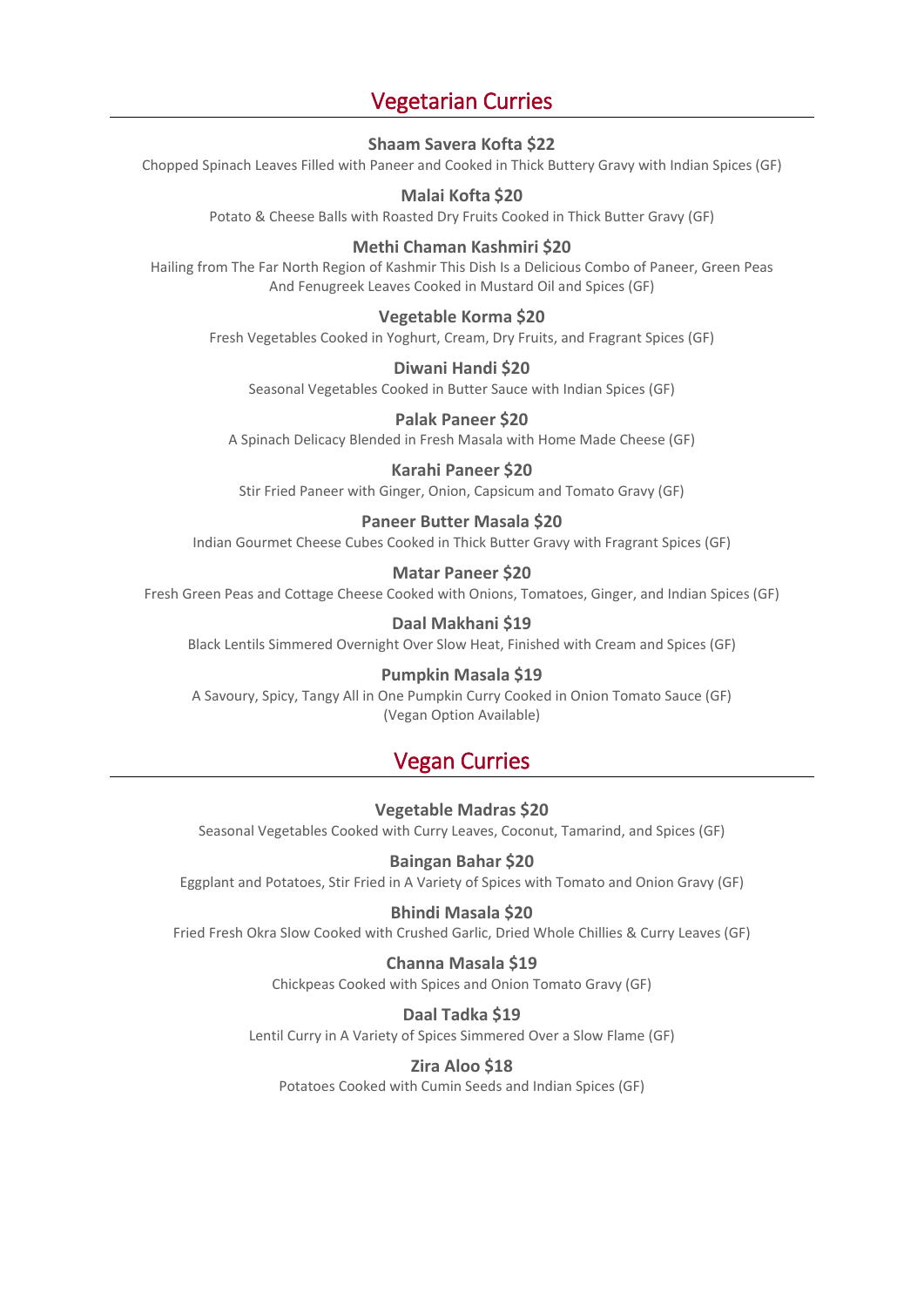### Rice

### **Plain Rice \$2**

Steamed Basmati Rice Cooked with Cumin Seeds

### **Coconut Rice \$3**

Steamed Basmati Rice with Coconut Twist, Mustard seeds and Curry Leaves

### **Lemon Rice \$3**

Steamed Basmati Rice Flavoured with Lemon Juice, Mustard seeds and Curry Leaves

**Saffron Rice \$4**  Steamed Basmati Rice Infused with Saffron

### **Zira Mattar Pulao \$4**

Basmati Rice Infused with Green Peas and Cumin Seeds (GF) (Vegan)

## Biryani

### **Vegetables Biryani \$19**

Vegetable Medley Cooked with Long Grain Basmati Rice Served with Raita (GF) (Vegan Option Available)

### **Chicken Biryani \$21**

Tender Cuts of Chicken Cooked with Long Grain Basmati Rice Served with Raita (GF)

### **Chicken Tikka Biryani \$22**

Long Grain Basmati Rice Cooked with Tandoor Roasted Chicken Tikka Served with Raita (GF)

### **Lamb Biryani \$22**

Tender Lamb Pieces Cooked with Long Grain Basmati Rice Served with Raita (GF)

### **Goat Biryani \$23**

Pieces of Goat Meat on The Bones Cooked with Long Grain Basmati Rice Served with Raita (GF)

### **Prawn Biryani \$23**

Pieces of Prawns Cooked with Long Grain Basmati Rice Served with Raita (GF)

### Indo-Chinese

### **Chilli Paneer \$19**

Stir Fried Indian Gourmet Cheese and Capsicum Cooked in Tangy Spicy Sauce

### **Chilli Chicken \$20**

Stir Fried Chicken Cooked in Chef Special Tangy Spicy Sauce

### **Chicken Fried Rice \$17**

Basmati Rice Fried in a Wok and Mixed with Stir Fried Chicken and Fried Egg

### **Veg Fried Rice \$16**

Rice Fried in a Wok and Mixed with Medley of Seasonal Vegetables

(Indo-Chinese Food Not Available on Friday, Saturday, and Sunday Dinner)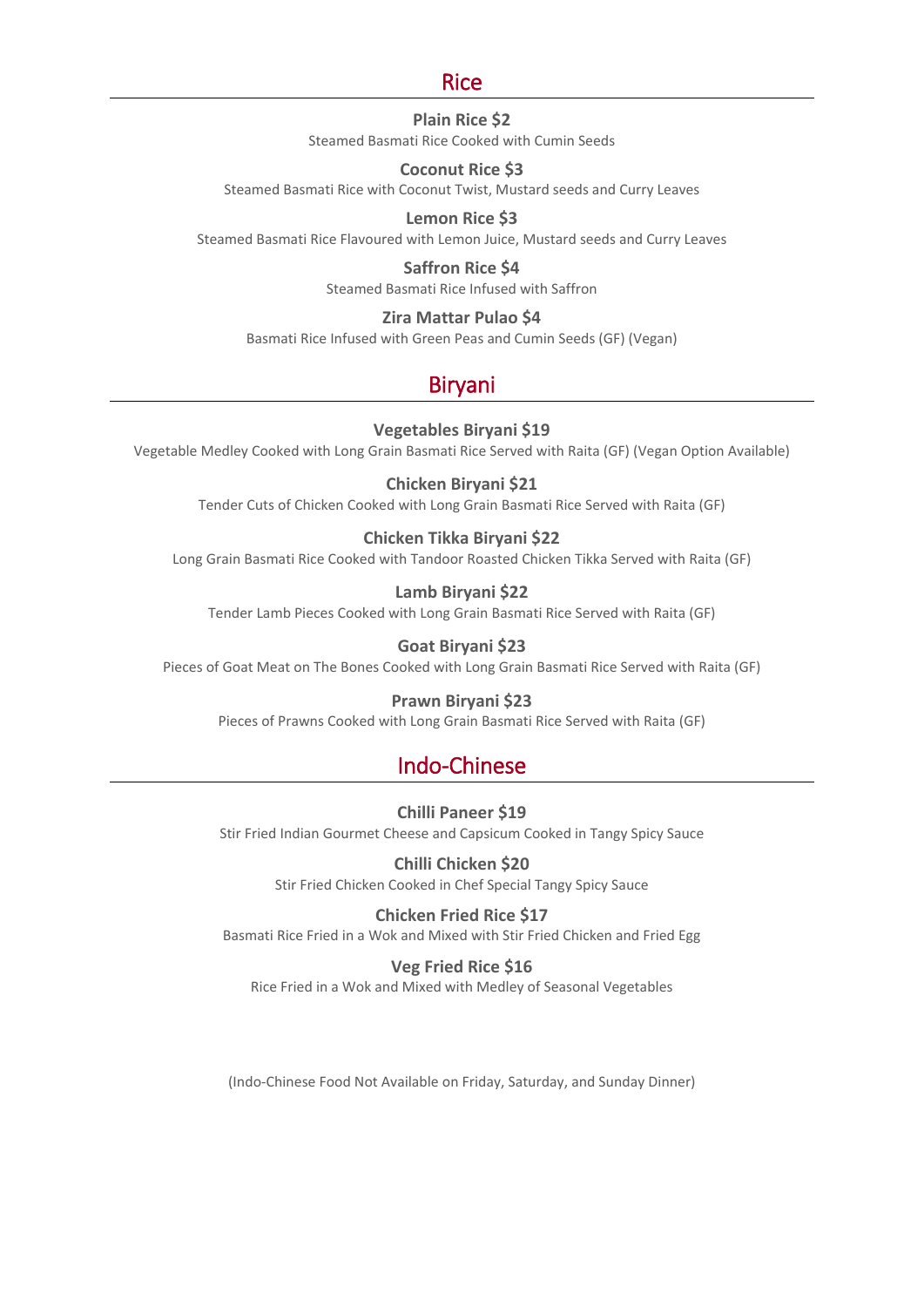### Tandoori Breads

**Plain Naan \$4.5**  Fine Flour Bread

**Tandoori Roti \$5**  Wholemeal Bread (Vegan)

**Garlic Naan \$5**  Tandoori Bread with Fresh Garlic (Vegan Option Available)

> **Butter Naan \$7**  Fine Flour Layered Buttered Bread

**Garlic & Cheese Naan \$6**  Bread Stuffed with Cheddar Cheese and Garlic

**Spinach & Cheese Naan \$6**  Bread Stuffed with Cheddar Cheese and Spinach

**Chilli & Cheese Naan \$6**  Fine Flour Bread Stuffed with Fresh Green Chilli and Cheddar Cheese

**Paneer & Cheese Naan \$6** 

Bread Stuffed with Indian Gourmet Cheese & Cheddar Cheese

#### **Punjabi Naan \$6**

Naan Stuffed with Cream Cheese, Spinach, Green Chilli and Spices

**Keema Naan \$7** 

Bread Stuffed with Lamb Mince

### **Peshawari Naan \$6.5**

Bread Stuffed with Dried Fruits

**Masala Kulcha \$6**  Bread Stuffed with Potatoes with Indian Spices

**Mehfil Naan Basket \$15**  An Assortment of Garlic Naan, Punjabi Naan, and Roti Bread

### Accompaniments

**Trio of Dips \$10** Raita, Mango Chutney, and Mixed Pickles

**Raita \$4.5** 

Dip Made of Cucumber and Yoghurt

**Mixed Pickles \$3.75**

Pickled Green Mangoes, Limes, and Chillies

**Mango Chutney \$3.75**

Sweet Mango Preserve

**Mint Sauce \$3.5** A Yoghurt Based Sauce with Mint Flavour

**Tamarind Sauce \$3.5**

A Sweet and Sour Sauce Made of Indian Tamarind

**Pappadums \$4** Crispy Flat Gluten Free Crunchy Chips Based on Graham Flour

**Garden Salad \$6.5** Combination of Sliced Fresh Tomato, Cucumber and Onion

**Onion Salad \$5**  Sliced Salad Onions